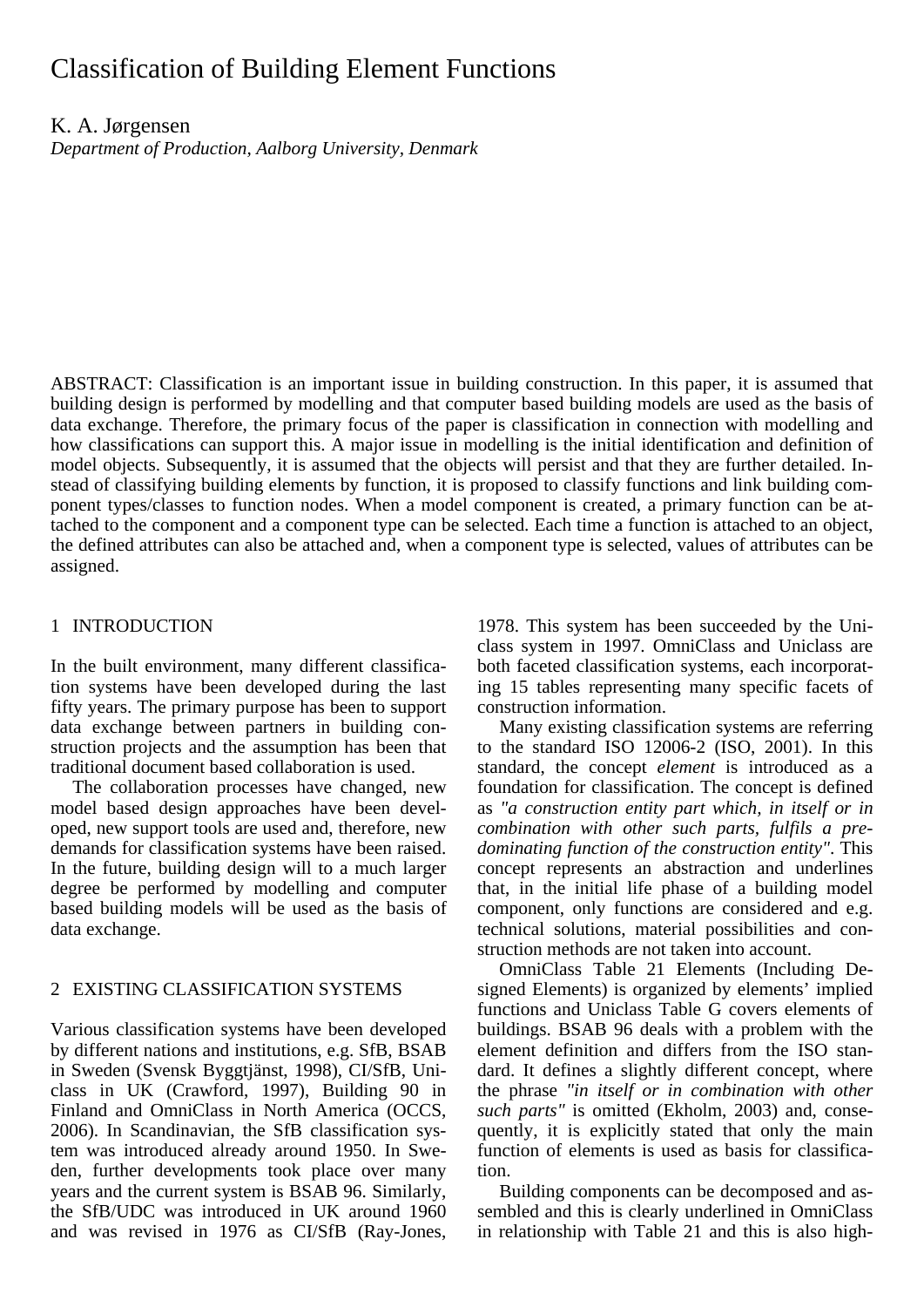lighted in connection with BSAB 96. The first steps of modelling often regards major and often composite components but such components create major problems regarding classification by function because they represent multiple functions and, thus, identification of main functions may be difficult. Otherwise, such element classes may occur at multiple positions in classification taxonomies. In BSAB 96, a separate entry is reserved for classification of composite elements and systems as a separate classification compared to elements. Consequently, there are conflicting requirements regarding modelling and classification.

A major issue about all the classification systems is that the classification criteria are not clearly stated and, in case that functions are the criteria, these are only expressed indirectly, e.g. 'substructure' and 'superstructure'. Furthermore, there are many examples, where multiple classification criteria are used. In BSAB 96, the above mentioned separate entry for composite elements is one example. However, this table is formed by levels, where different classification criteria may exist for each level. For instance, several entries are characterised as completion element and this is not a division based on element function. Similarly in OmniClass, there are many examples, where function is not the criterion, e.g. divisions under 'superstructure': 'floor construction', 'conveying systems', 'bridge construction' and 'tower superstructure construction'. Further, the position 'conveying systems' is subdivided into e.g. 'vertical', 'horizontal' and 'sloped' transportation, which is rather a form criterion.

Overall, the existing classification systems are primarily oriented towards physical building components, which are identified from a geometrical point of view. New needs in relationship with building modelling are not incorporated. In such processes, other approaches for identification and creation of building model components may play a prominent role.

The issues, which have been discussed above, have created the idea that the subject should be turned upside down. Instead of classifying building components by function, it would be better to classify functions and attach building component types/classes to function nodes.

# 3 ABOUT CLASSIFICATION

Classification (Bunge, 1983) is an *abstraction mechanism* (Smith, 1977a, Smith, 1977b) by which component classes can be arranged in a hierarchy, termed *taxonomy* (Jørgensen, 1998). The most general classes are at the higher levels (root levels) and the most special classes are at the lower levels. This means that, at any node, the sub-classes must be *specialisations* of the super-class and, in contrast, any super-class is a *generalisation* of its sub-classes. Each sub-class is said to *inherit* the attributes of the super-class and, in addition, each sub-class must have its own attributes. Classification is the foundation for the paradigm *object-orientation*, which has a general scope but most extensively has been used in software development (Rumbaugh, 1991, Booch, 1998).

*Composition* is another abstraction mechanism about *building structure*, i.e. *whole-part structure*, by which a building is subdivided into components/parts, which again are subdivided into other components/parts etc. down to an appropriate level. Classification and composition are very different and are sometimes characterised as *orthogonal* to each other. Classification may be very useful in modelling as the basis for identification and creation of components and, when components are created, the composition structure can be created. In this way, both abstraction mechanisms will be used in modelling tasks. Another characteristic difference is that classification may include classes of components at all levels of a composition.

For a selected set of components, multiple classifications can be developed and it is therefore necessary to select a *classification criterion* to determine the nodes of the taxonomy. Hence, different classification criteria result in different taxonomies of the same components. If each node in the hierarchy can express a class according to only one criterion, the classification is *clean* and if multiple criteria are used, the classification is *mixed*. In this case, only one criterion should be used on each level of the taxonomy. A criterion must be selected due to a purpose, so not all classifications (included clean classifications) may be useful or relevant for a selected purpose.

Ideally, components belong to only one node in a taxonomy, but very often components can be characterised by multiple nodes. In this case, it is often possible to identify one of the nodes as the primary characterisation, i.e. the *primary* class. The other classes are *secondary* classes.

Taxonomies can give overview and make it easier to identify something new. By having classifications in advance, this can support finding and selection among presented alternatives as illustrated in Figure 1. The purpose and practical use of taxonomies for identification of building components may be very different in different life phases of a building. In the very early phases, a primary purpose could be to give inspiration about what functions should be required or provided by the building or by building components.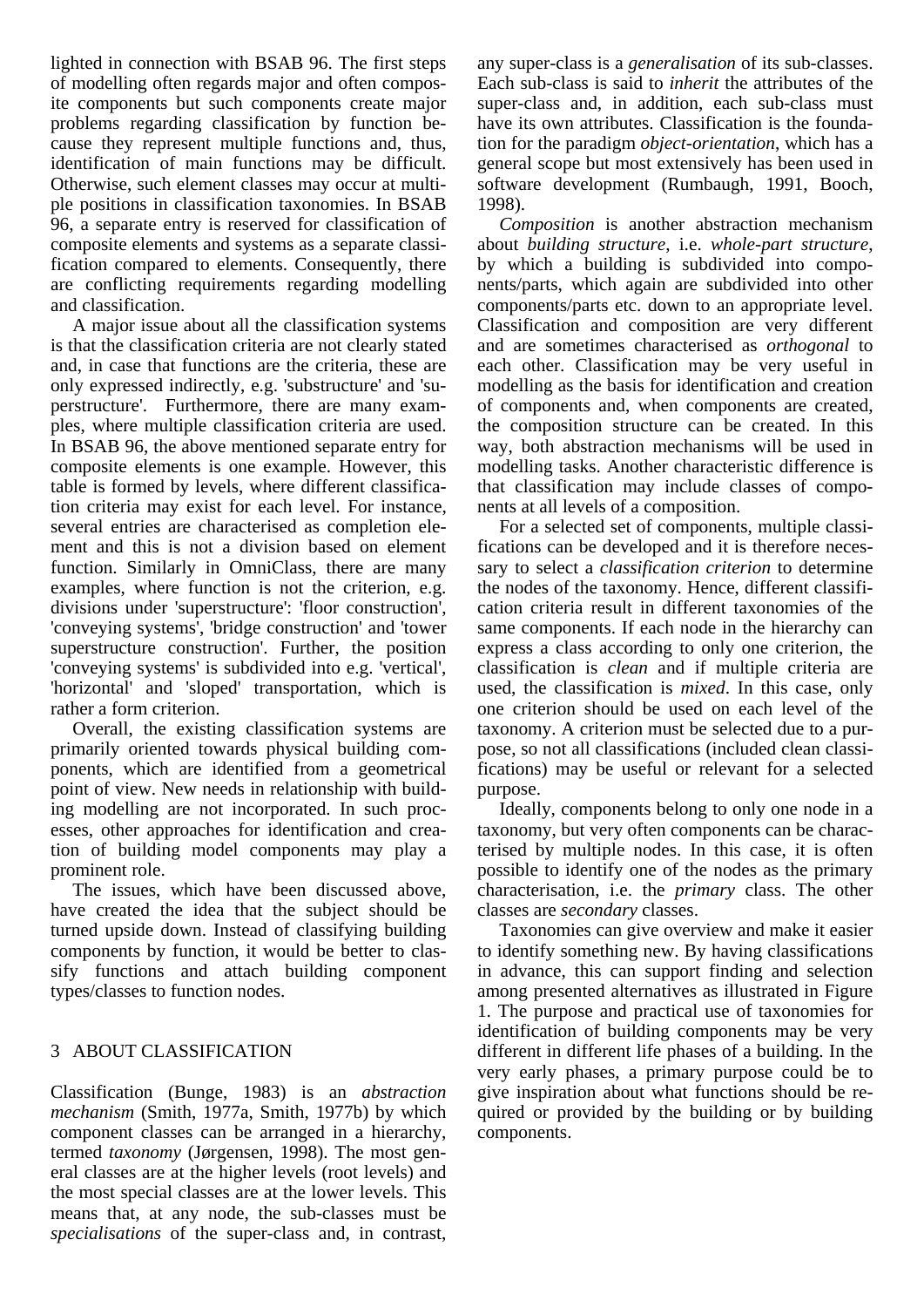

Figure 1 – Use of classifications (taxonomies) in modelling and model detailing

In building modelling, selection of new building model components is necessary many times. At first, such components may be major model components and only roughly specified, i.e. no internal structure is defined and only few attributes are determined. Later on, the model components are detailed by two dimensions: *specification* and *structure*. Specification detailing concerns further identification of attributes and structure detailing includes sub-division into sub-components, ultimately down to *building products*, *building articles* or *building materials*. This means that key issues about data exchange in connection with modelling is to formulate requirements about the degree of model detailing. For instance in the maintenance phase, the need may be to detail further compared to what is needed for construction. Important data about components could be e.g. instructions for operations and maintenance.

If multiple taxonomies can be created for the same set of component types, multiple alternative overviews are available. With databases of existing component types, software products may be able to create and display different catalogues. *Users will thereby have alternative ways to find and select components.* This approach can be followed, when each component type has a set of properties and these have values assigned. If an overview of the properties is given, the classification can be based on this. A property can be selected for each level, the occurred values of the properties can be analysed and then classes from these values can be identified. By setting some rules, such a classification can even be performed automatically each time a user selects a property.

Observe that such an approach can reduce the demand for classification and, on the other hand, increase the importance of identification and systematic definition of attributes of components. It also indicates that classification and selections based on attributes can be combined, i.e. a primary overview can be established by classification and details can be selected via attributes. If for instance a material attribute is specified for a class of components, it may provide the basis for selection in favour of a classification criterion.

### 4 FUNCTIONS OF BUILDING COMPONENTS

Functions of building components are important through the whole life time of building construction projects but most importantly in the early project phases (a new building or renovation of an existing building), where requirements are identified and specified – *function modelling* (Kiviniemi, 2005). In the building modelling phase, building components are identified to provide the required functions. If parts of a building need to be renewed or extended at a later time, functions play the same important role.

Functions of building construction components are initially considered without regard to any technical solution to perform the function and for each component, there may be several solutions. Furthermore, a technical solution can be produced on site, manufactured on other locations or purchased as a building product. Modelling by use of a traditional CAD system is oriented towards geometry and supports most often selection of model components from a library.

Construction components have many functions but, when they are initially identified, they are often justified by only one or a few functions. A window, for instance, has normally at least two primary functions, to draw natural light into a room and to give view from the room. However, a window has also an insulation function, an acoustic function and a ventilation function (if it can be opened). In principle, a building component may be identified and created solely on the basis of its primary function and before its geometry is determined.

Spaces can also have many functions because they can have multiple uses and many concurrent activities can take place in each space, e.g. social living, sleeping, work, personal care, and storage. For spaces in particular, the two different approaches analysis and synthesis form two alternative ways to identify functions of spaces. One is by what they are actually used for (analysis view) and the other is by what the intended use is (synthesis view). An often used building design approach is to identify the primary space function before sketches of the building form are developed. Consequently, it is useful to create model objects of spaces before the shape and position is determined.

Some functions of spaces must be considered abstractions, because it must be remembered that such functions are actually provided by e.g. equipment, installations, construction components or furniture in the space or related to the space. Some examples are: to offer comfort by heating/cooling, to shield from weather or noise, to protect against theft/robbery, to provide floor or volume, and to offer internet access.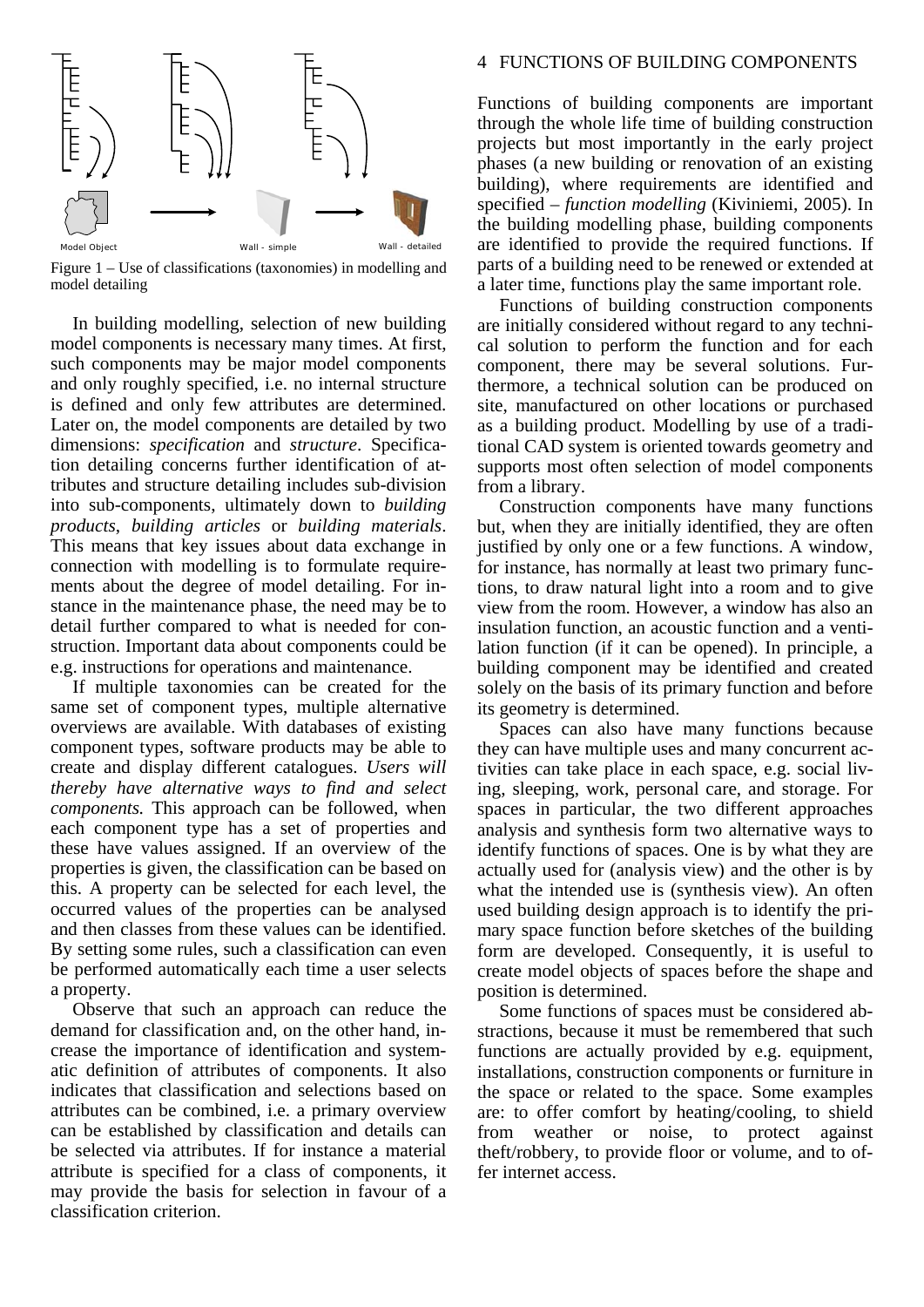### 5 CLASSIFICATION OF FUNCTIONS

In this section, an attempt is made to form a clean classification by use of function as the classification criterion. The aim is to provide a taxonomy, which can give overview over the most important functions, which can be used to first-time identification of building components in building models. This identification is in contrast to selection of components by geometry, e.g. by a CAD system, where the determining functions of the components are not explicitly stated. When each component is identified, it can be created as a model component and, as a consequence, attributes for the selected function can be created also. Consequently, there is a clear distinction between modelling before and after the identification of components.

As soon as a model component is created, a stepwise specification of further attributes and of subcomponents commences as a fundamental modelling approach. This approach may open for other needs of classification and eliminates partly the need for the concepts *element*, *designed element,* and *work result* in ISO 12006-2.

The following taxonomy identifies a number of functions organised in levels and each node in the hierarchy expresses a function class and the emphasis is put on identifying appropriate functions on all nodes. Because only function is used as the classification criterion, it is possible to combine classification of space functions and classification of building component functions.

#### Taxonomy 1 – Taxonomy of functions

*Provide built environment for human activities* 

- . *Provide space (for...) (applied to spaces)*
- *. . Living*
- *. . . Social living/sitting*
- *. . . . Eating*
- . *. . . Communication*
- *. . . . Relaxation*
- *. . . . . TV viewing*
- *. . . . . Radio listening*
- *. . . . . Reading*
- *. . . Sleeping*
- . . . *Creativity*
- . *. . . Performance*
- . *. . Work*
- *. . . . Cooking*
- . *. . . Administration*
- . *. . Personal care*
- . *. . Personal fitness*
- *. . Passing (to/from/between)*
- *. . . Entrance/exiting*
- . *. . Elevate/lower*
- . . *Containment*
- *. . . Storage*
- *. . . Equipment containment*
- *. . . Protection from people*
- *. . . Garbage disposal*
- . *Provide physical environment (for...) (applied to construction components)*
- *. . Strength (indispensable, distinctive primary)*
- . *. . Load supporting/distributing (including user loads)*
- *. . . Load bearing*
- *. . Shielding*
- *. . Insulation*
- *. . Space division*
- *. . Space connection*
- *. . Space expansion*
- *. . Opening for light/air*
- *. . …*
- *. . Servicing*
- *. . . Heating*
- *. . . . Distributing*
- *. . . . Convection*
- *. . . . Production*
- *. . . . Exchanging*
- *. . . Cooling*  . . . . ...
- *. . . Ventilating*
- . . . . ...
- *. . . Water distributing*
- . . . . ...
- *. . . Waste water disposing*
- . . . . ...
- *. . . Electricity*
- *. . . . Distributing*
- *. . . . Lightning*  . . . . *Connection*
- . . . . *Control*
- . . . . ...
- *. . . Broadcast signal distributing*
- . . . ...
- . *. Goods keeping (for storing/placing)*
- . . . ...
- . . *Supporting basic human needs*
- . . . ...
- . . ...

Observe that the proposal is made just as an illustration and must not be considered a true and complete classification. There may be better proposals and additional sub-classes may be inserted.

The primary partition is between functions of spaces and functions of building components and, within each of these branches, additional levels of division are proposed. A major advantage of the taxonomy is that, for each function, a range of attributes can be identified and attached to each function node. These attributes clearly underline the importance of selection of functions as the basis of identification of component types. In fact, to establish a list of attributes specific for each function would ease the work with identification of requirements and specification of models for testing and simulation.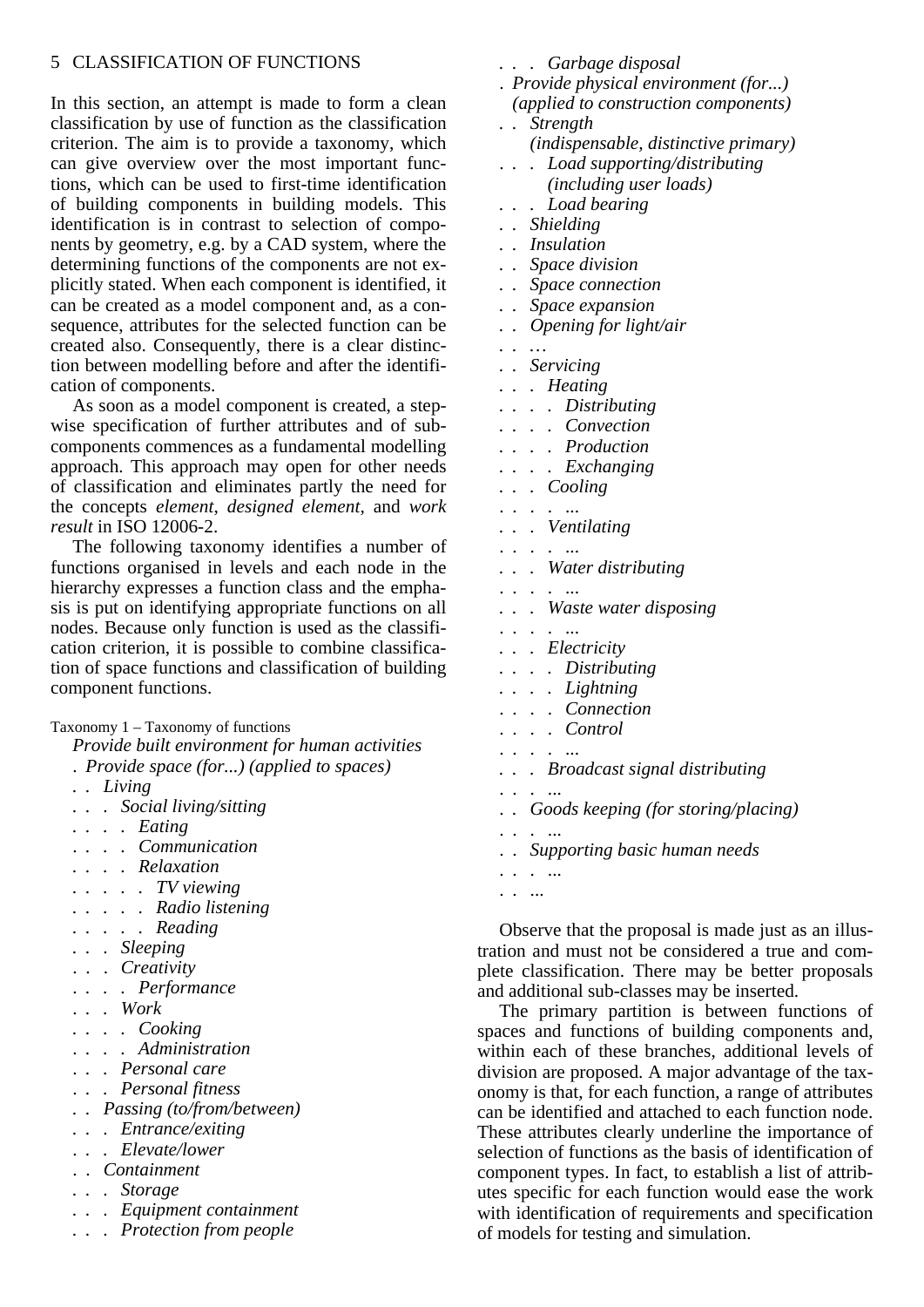As stated, this taxonomy may be useful as inspiration for first-time identification and creation of building model objects and on the basis of required functions. By creating a clean classification, the taxonomy is relatively easy to use. Each function is only represented once and there is no confusion about how to step down in the hierarchy. When a model object is created, the primary function can be attached to the object. One example could be function for 'passing (to/from/between)' and more specifically for 'elevate/lower'. Another model object could be for 'servicing' | 'heating' | 'production'. Subsequently, additional functions can also be attached. Each time a function is attached to the object, the defined attributes can also be attached.

A major advantage of this approach is that space model objects and building construction components can be identified and created in parallel or as suited otherwise and this is in contrast to the support from many CAD software products. Instead, the presented approach can easily be supported by another kind of software.

### 6 CLASSIFICATION OF BUILDING COMPONENTS

When building components have already been identified by functions, a subsequent modelling phase will include tasks, where each model component needs to be further specified and detailed and e.g. the building component type and subsequently a specific technical solution must be determined. In this process, a taxonomy of building components may be useful for selection of alternatives.

Taxonomy 2 – Taxonomy of building component types (not classified by function)

Building components . Spaces . . Rooms (physical delineated) . . . ... . . (Non-physical, notionally delineated spaces) . . . ... . Building construction components . . Primary . . . Walls (heavyweight walls) . . . Floor slabs . . . Footings . . . Beams . . . Columns . . . Shafts . . . Piles . . . ... . . Supplementary components . . . Roofs and Roof trusses . . . Walls (lightweight walls) . . . Curtain walls . . . …

. . Completion components . . . Doors . . . Windows . . . Gates . . . ... . . Elementary components . . . Battens . . . Posts . . . ... . Building services components . . Plumbing, components for ... . . . Devices . . . . Toilets . . . . Wash . . . . ... . . . Elementary components . . . . Pipes . . . . Fittings . . . . Terminals . . . . ... . . Electrical/electronic components . . . Devices . . . . Access control central . . . . Alarm central . . . . Control . . . . Transformers . . . . ... . . . Elementary components . . . . Wires . . . . Terminals . . . . Sensors . . . . Fuses . . . . ... . . Services ducts . . . Cable ducts . . . ... . . Complex plants/units . . . Heaters . . . Boilers . . . Ovens . . . ... . . Systems . . . Heating . . . Ventilation . . . Air Condition . . . … . Fixtures . . Shower cabins . . Cabinets . . ... . Equipment . . Vacuum cleaners . . Refrigerators . . Computers . . ... . Furniture . . Chairs . . Tables . . ...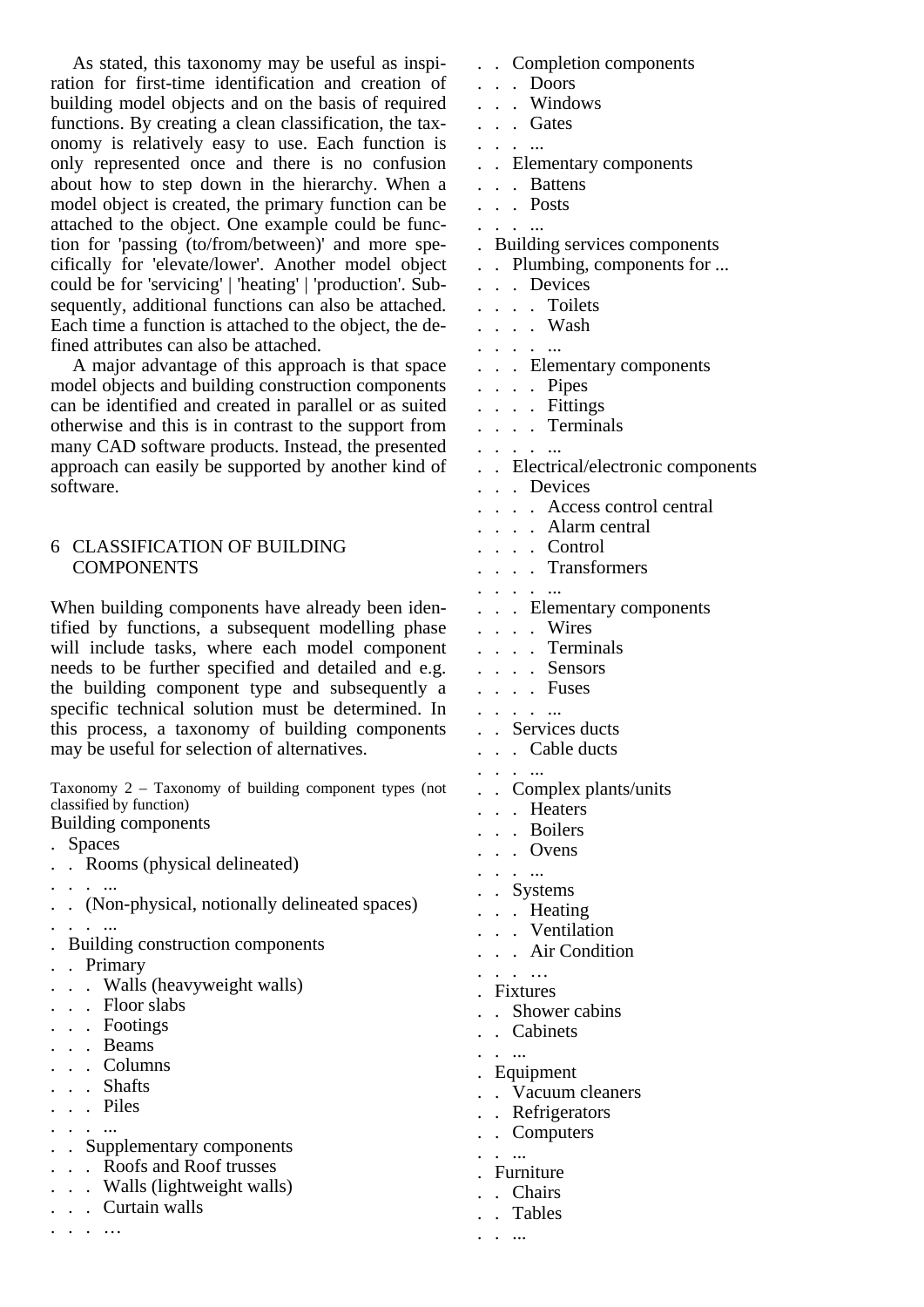Observe that the taxonomy is made as an illustration of how the principles can be used and must not be considered a complete classification. In order to underline that all terms are component types and not individual components, they are listed in plural form.

The component types in the taxonomy above are defined regardless of composition. Composites/assemblies/systems are included as well as subcomponents. This solves the problems from using function as the classification criterion.

In general, it is important that the construction partners can exchange information about building components and various taxonomies of building components may support this as illustrated in Figure 2. According to ISO 12006-2, classifications of *designed elements*, *work results* and *products* would be useful. It may be useful to have multiple classifications of building components but it would of cause be simpler, if one superior taxonomy could satisfy the needs for detailing. As stated, a taxonomy of building components will be necessary but a taxonomy of products will also be useful and producers of such products can, with reference to this taxonomy, publish information about the products. This would enable designers, constructors and other consumers to use the taxonomy to find alternative products. Examples of such useful information are detailed product description, instructions for handling and assembly of components, instructions for maintenance, warranties, prices and cost values.



Figure 2 – Use of taxonomies with different content at different modelling stages

As stated, the aim is to support the specification and detailing process by providing overview over alternative technical solutions. In this process, one or multiple functions of each model component is already identified and possibly specified. Consequently, it may be suitable to use other classification criteria than function.

### 7 TAXONOMY RELATIONSHIPS

It is very useful to establish relationships between taxonomies (illustrated in Figure 3).

The relationships between the function taxonomy and the component taxonomy can be used when a model object is initially created by selecting a main function and, subsequently, a component type must be selected. This can be performed via the relationships, i.e. a set of component types can provide the function. For the function 'passing (to/from/between)' | 'elevate/lower', mentioned above, related sample component types could be staircases, lifts/elevators or escalators and, similarly, for the function 'servicing' | 'heating' | 'production', boilers could be referenced.



Figure 3 – Relationships between taxonomies support efficient specification and detailing processes

The reverse relationships would also be very useful. They will show, which functions are considerable for specific component types. Consequently, if a component type is selected in the component taxonomy, relationships to functions would indicate, which secondary functions could be selected. This would be important in order to add attributes to each component for further specification.

Similarly, very useful relationships between the component taxonomy and the product taxonomy could be established. Each component type could refer to a set of products, which could replace the component.

### 8 MODELLING APPROACH

When building models are created, specific building components are selected and related to each other. The individual building components can be seen as *instances* of the component classes, which are included in the taxonomy above. For each component, a type is selected, the component is created and values are assigned to the attributes of the component. As already stated, attributes for one or more functions can be attached when functions are selected from the function taxonomy and other attributes can be provided, when the component type is selected from the component taxonomy. If further relevant data are attached to building component types in the taxonomy and proper attributes are available, these data may be transferred directly to the model components.